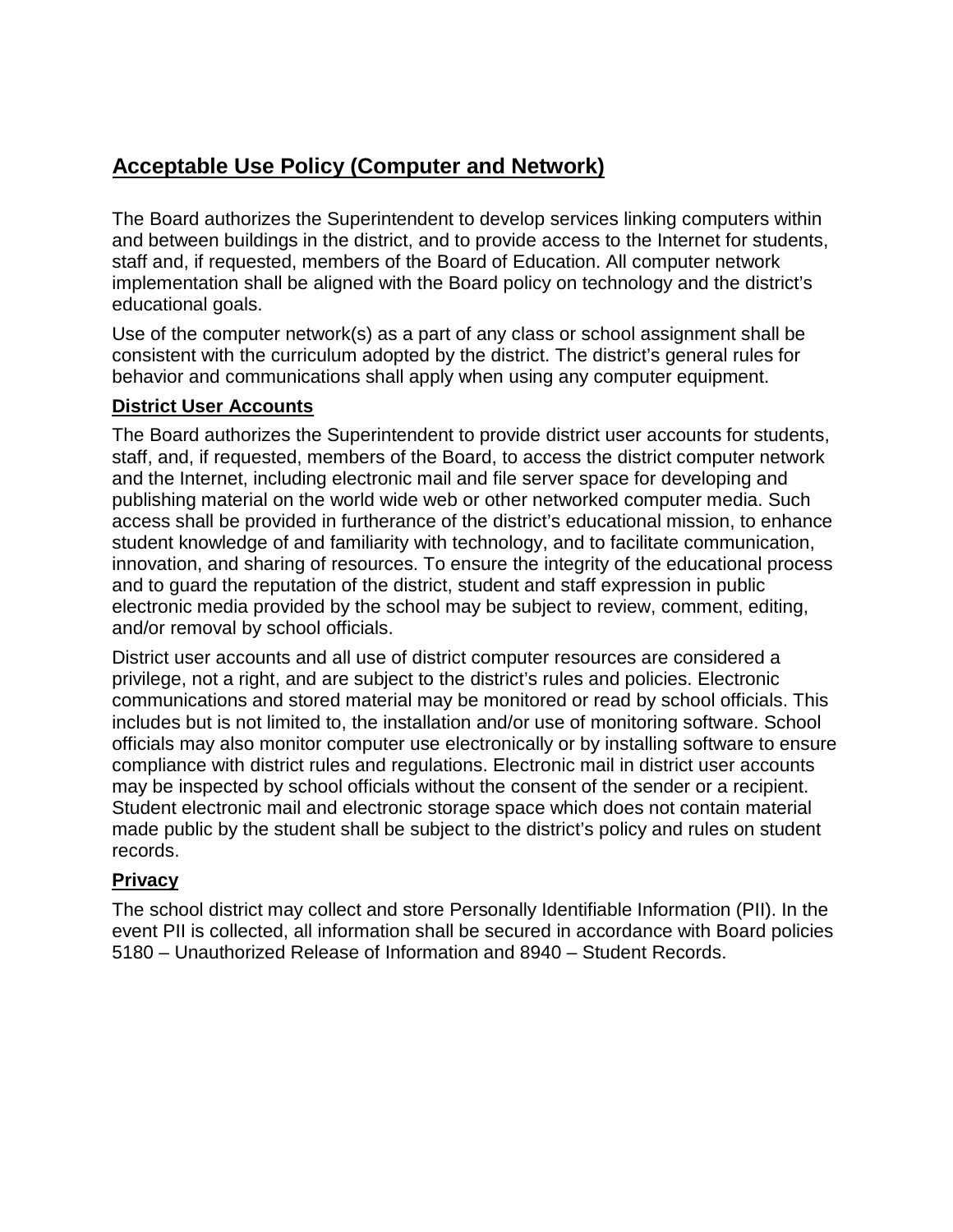### **System Integrity**

The Superintendent may designate person(s) trained in computer technology ("system administrators") at the building and/or district level to implement the district's rules and regulations and to provide computer support for students, staff and Board members. The Superintendent, in concert with the system administrators, shall employ hardware and software security to ensure the integrity of the system and to prevent unauthorized access to district and school records.

#### **Computer and Network Use**

The Superintendent shall develop rules and procedures for computer and network use, and shall see to it that rules are published annually.

The district's computer and network use rules shall be consistent with the following requirements:

- Users may not use district equipment to perform or solicit the performance of any activity which is prohibited by law.
- Users may not use the system to transmit, access, review, download, distribute, retrieve, or publish information that violates or infringes upon the rights of any other person, or information that is abusive, obscene, or sexually offensive.
- The district computer equipment shall not be used for commercial purposes by any user, or for advertisement or solicitation without prior written approval from the Superintendent.
- Except with prior authorization from a system administrator or the owner of the record in question, users may not access or attempt to access the records or files of other users or of the district, nor delete, alter, or otherwise interfere with the integrity of computer-based information or resources.
- Users may not use the electronic mail facility to send unsolicited, bulk, chain, harassing, anonymous, or other messages which are an annoyance to the recipient or which may cause a degradation of system performance.

Users may not use the network facility to access or bring into the school environment material which is inconsistent with the educational goals of the district, including but not limited to material which is defamatory, abusive, obscene, profane, sexually explicit, threatening, racially offensive, illegal, or which aids or advocates illegal activity.

# **District Web Page(s)**

Any and all Web pages representing the district shall be carried and posted only on the district's designated server(s) and shall be designed and published in accordance with rules promulgated by the Superintendent.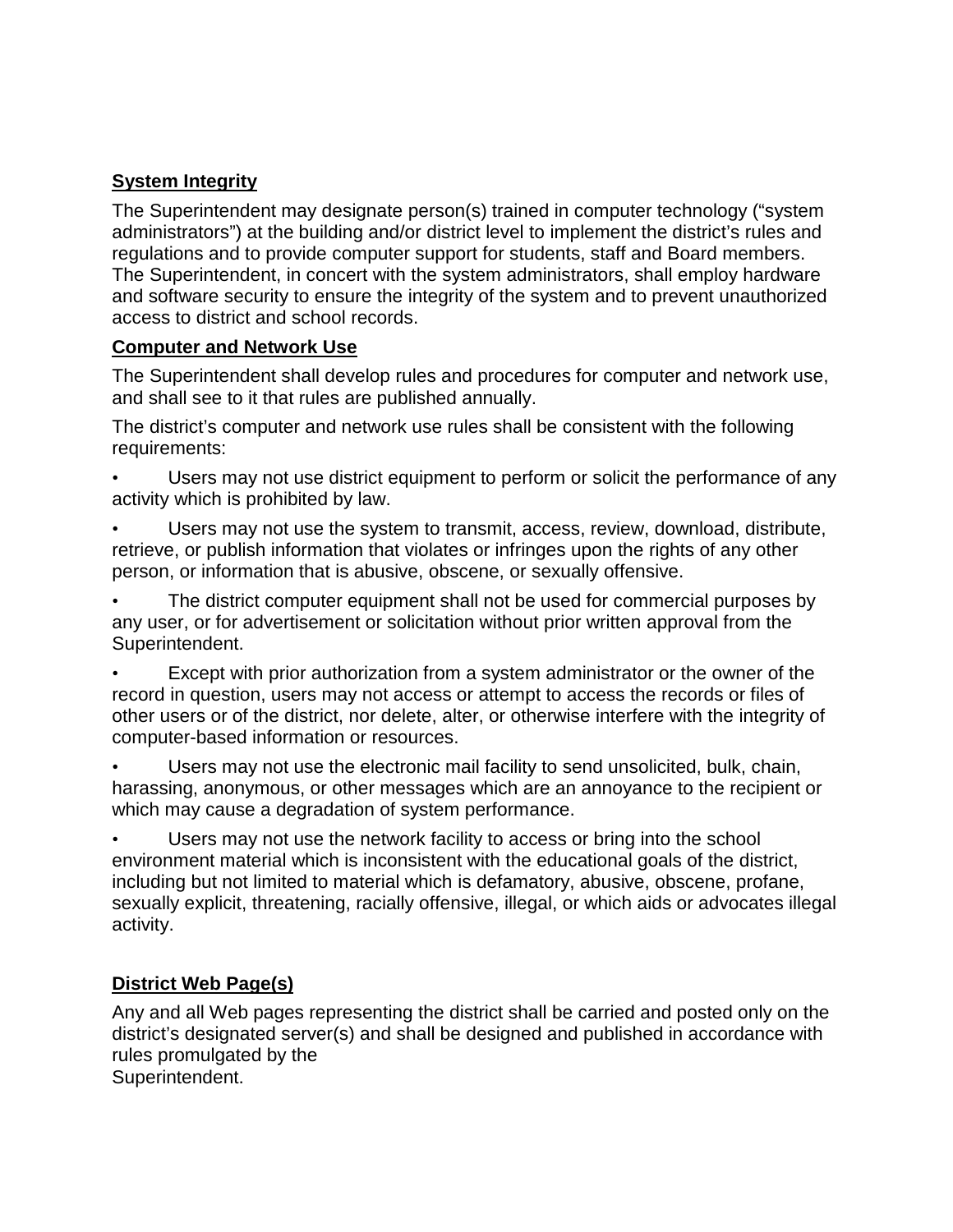# **Limiting Access**

The administration shall make use of technology which attempts to block access by individual users to networked computers, data, or services that provide content which, in the opinion of the administration, is not in keeping with the educational aims of the district pursuant to state statute. The administration is encouraged to pursue such technology for the personal accounts of elementary school children where practical.

Complaints about content of networked information or access to blocked sites shall be forwarded to the Technology Department for review and possible action.

#### **Use of Computers in a School District Library**

The Board, pursuant to state statute, requires when a school district library offers use of the Internet or a computer, computer program, computer network, or computer system to the public that access to minors be restricted in the following manner:

The district shall utilize a system or method that is designed to prevent a minor from viewing obscene matter or sexually explicit matter that is harmful to minors. To accomplish this, a library may use passwords and/or filters that restrict Internet access.

The Superintendent shall develop rules concerning library Internet access in compliance with law.

# **School District Rules On Acceptable Use Of Computer Network Resources**

Use of the computer network is a privilege, not a right. The fundamental rule for use of district computer network resources is that all use must be consistent with the district's educational goals and behavior expectations. Because electronic communications are so varied and diverse, these rules do not attempt to enumerate all required or proscribed behavior by system users. Users are expected to use common sense and adhere to the norms of behavior in the school community.

#### **In particular, users should:**

- Be polite and courteous in all communications and language.
- Assist others in the use of the system, and help others who are looking for ideas or information.
- Post and share information which is interesting and helpful to other users.
- Always use the network as a resource to further their own education and that of others.
- Be mindful of network security, and immediately report any bugs, errors, or security problems to the system administrator.

#### **Users may not:**

- Use the district equipment for anything contrary to law, or to solicit others to break any law.
- Illegally copy, send, or distribute any copyrighted software, work, or other material.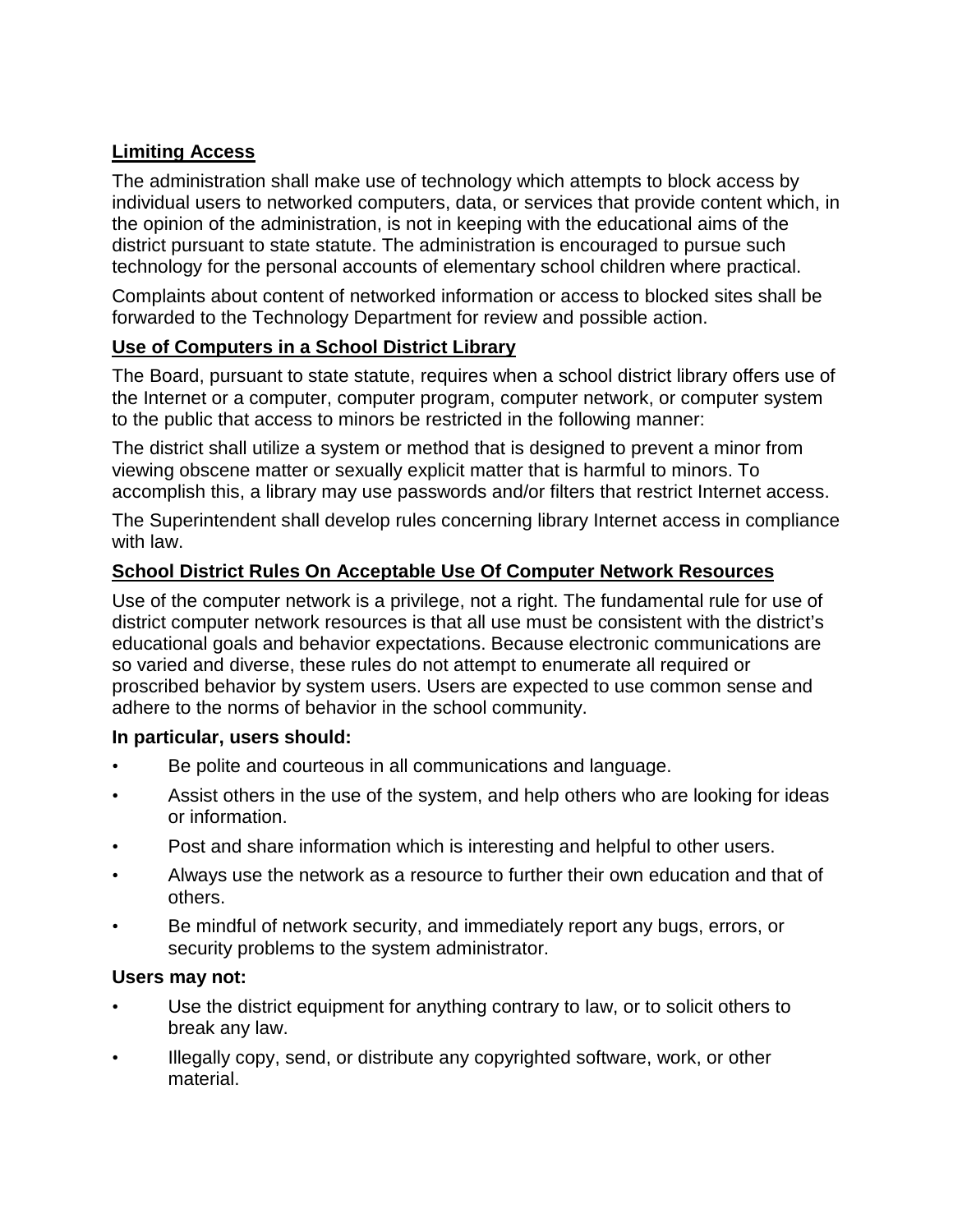- Create, send, publish, download, access, or retrieve any communication or material which is deemed by the school district to be defamatory, abusive, obscene, profane, sexually explicit, threatening, racially or ethnically offensive, harassing, or anything which violates or infringes on the rights of any person.
- Use the network for any political campaigning, commercial advertising, solicitation or other commercial purpose or financial gain without approval from the Superintendent.
- Access, attempt to access, modify, or delete any record or file without permission or authorization other than the user's own files.
- Delete, rename, access, modify, or make unusable any other person's files, programs or disks without that user's permission.
- Make any attempt to harm or destroy the data of any other user or any system on the network, including creating or sending computer viruses, Trojan horses, worms, remote control software, spyware or similar computer code.
- Use electronic mail to send unsolicited, bulk, chain, harassing, anonymous, or other messages which are commonly considered an annoyance to recipients or degrade system performance.
- Use vulgarity, obscenity, or swearing in messages or electronic postings, or send e-mail/message "flames" or other attacks.
- Attempt to access material or websites which are blocked by the district, i.e., MySpace, YouTube.
- Attempt to use the network while access privileges are suspended.
- Download, copy, or install software that has not been specifically authorized by the school district.
- **•** Use another person's password or district user account without proper authorization.
- Try to discover any other user's password, electronically or by any other means.
- Configure hardware or software to intentionally allow access to unauthorized users.
- Participate in any chat rooms, instant messaging, IRC or ICQ.
- Download any music, videos or pictures or participate in playing any computer games. All of these should have an educational purpose in line with the district's curriculum and technology plan.
- Attach any hardware, peripheral or other equipment to the network without approval of the system administrator.
- Participate in any Internet based file sharing, i.e., Napster, Kazaa, Gnutella, etc.
- Attempt to bypass any security programs, filters, restrictions, or other measures put in place by the district.